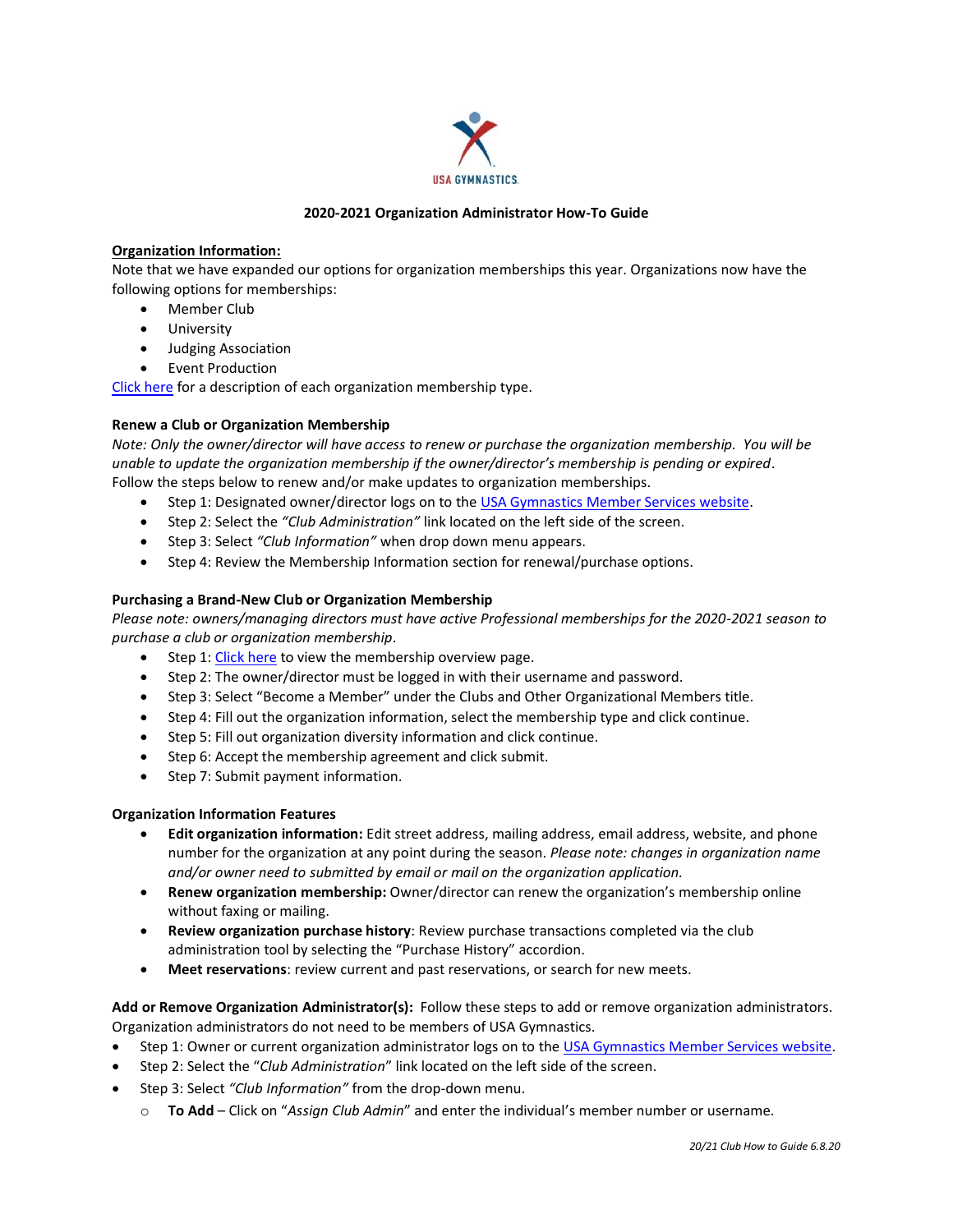o **To Remove** – Click on the trash can icon located next to the individual name.

# **Individual Membership Renewals:**

- As a reminder, USA Gymnastics now requires that all individual members register independently for membership.
- Organizations no longer need to send an emailed invite link to the parents/guardians. Rather, the organization administrator will have the ability to click a button via the organization roster that will send parents/guardians an email with renewal instructions.
- The renewal instructions provide the parent/guardian with his/her username and step-by-step instructions to renew his/her child's membership online.
- Individual adult members and parents/guardians of minor members may also use the step-by-step member registration instructions to purchase membership.

## **Notifying Members to Renew for the 2020-2021 Season:** follow the steps below to send optional renewal instructions to members or parent/guardian of minor members.

*Please note: if organization administrator is removing existing parent from roster, they must first add a new parent to the athlete.*

- Step 1: Organization administrator logs on to th[e USA Gymnastics Member Services website.](http://usagym.org/pages/membership/pages/index.html)
- Step 2: Select the *"Club Administration"* link located on the left side of the screen.
- Step 3: Select *"Club Roster"* from the drop-down menu.
- Step 4: To send renewal instruction email to members, click on the *"Notify"* button located next to each member that appears on the roster.
	- $\circ$  A screen will appear that will populate the individual's information, age and email. Please make sure the email address that appears is correct.
	- o Select the appropriate membership type that the individual should purchase.
	- o Select the program/discipline.
	- o Click the send button.
- Once the send button is selected, an email will be sent to each member with their username and instructions on how to renew their membership.

**Creating NEW Athlete Membership:** Follow these steps to create a new USA Gymnastics athlete.

- Step 1: Owner or organization administrator logs on to the [USA Gymnastics Member Services website.](http://usagym.org/pages/membership/pages/index.html)
- Step 2: Select the *"Club Administration"* link located on the left side of the screen.
- Step 3: Select the *"Club Roster"* from the drop-down menu.
- Step 4: Select the *"Invite New Athlete"* button at the bottom of screen.
- Step 5: Enter the athlete information, the parent/guardian information, and the appropriate discipline and click on the "SEND" button.
- Upon clicking the send button, an email will be sent to the parent/guardian with instructions on how to create a user profile and pay for his/her gymnast's membership.
- *Please note, NEW athletes will not appear on the club roster until the membership fee has been paid.*

**Creating NEW Professional/Junior Professional/Instructor Membership:** Follow these steps to create **NEW** USA Gymnastics professional/junior professional/instructors. *Please note: these instructions are for anyone who has not held a previous membership.*

- Step 1: Organization administrator logs on to th[e USA Gymnastics Member Services website.](http://usagym.org/pages/membership/pages/index.html)
- Step 2: Select the *"Club Administration"* link located on the left side of the screen.
- Step 3: Select the *"Club Roster"* from the drop down menu.
- Step 4: Select the *"Invite New Professional"* button at the bottom of screen.
- Step 5: Enter the individual's information.
	- o If the individual is **under 18 years of age,** the club administrator will be prompted to provide the name and email address of the parent/guardian.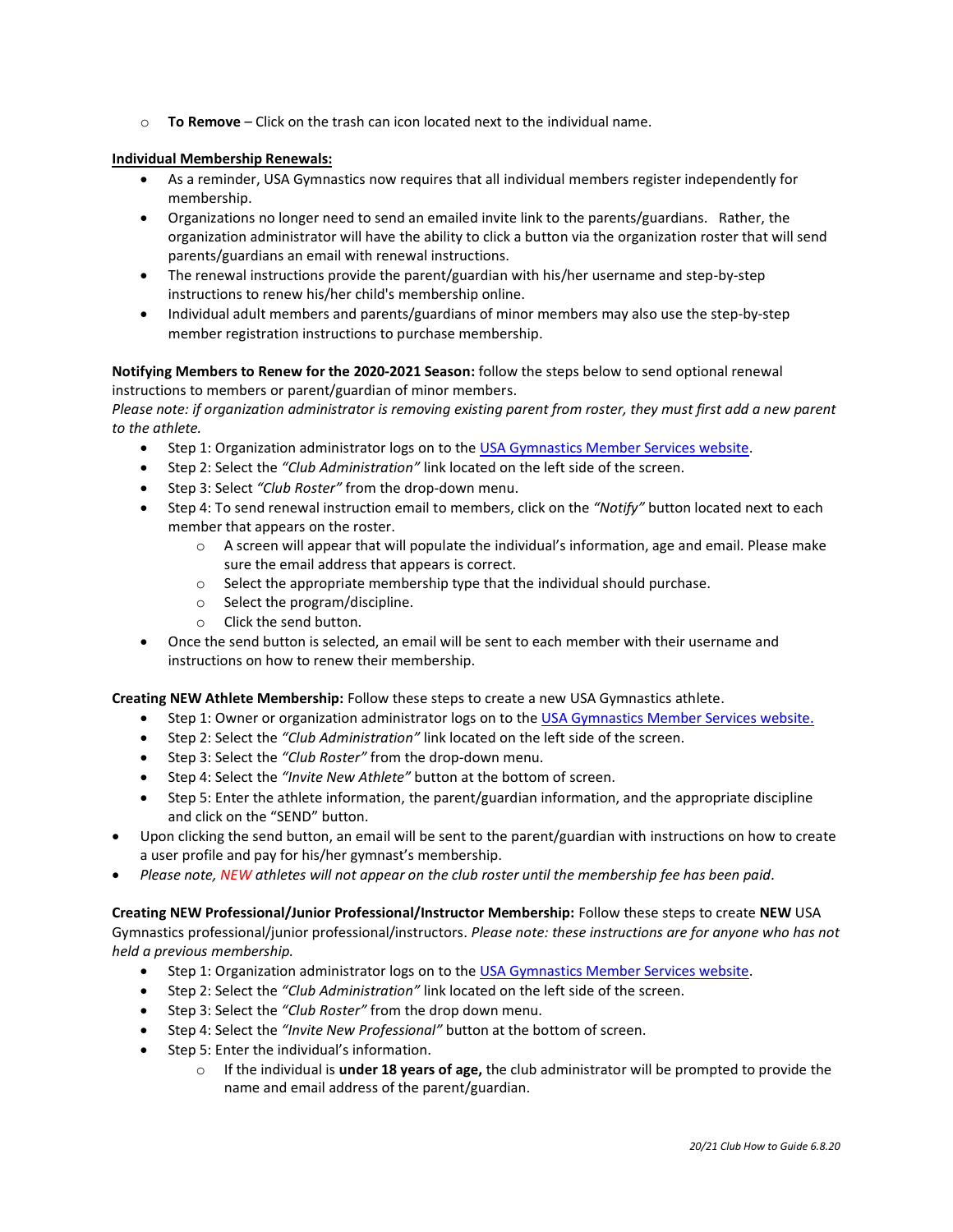- o If the individual is **over the age of 18**, the club administrator will be prompted only to provide the individual's information.
- o Select the appropriate membership type and discipline.
- o Once information is entered, click on the "*send*" *button*.
- Upon clicking the "*send*" button, an email will be sent to the individual or the parent/guardian with instructions on how to create a user profile and pay for the individual membership.
- Follow steps 1-5 for each new professional/instructor (minor/adult) that needs to become a member.
- *Please note, NEW members will not appear on the Club Roster until the membership has been paid.*

## **Organization Administration Tools**

**Updating Athlete Levels:** Follow these steps to update/change an athlete's competitive level online at any time during a current season.

- Step 1: Organization administrator logs on to th[e USA Gymnastics Member Services website.](http://usagym.org/pages/membership/pages/index.html)
- Step 2: Select the "*Club Administration*" link located on the left side of the screen.
- Step 3 Select the "*Club Roster*" from the drop-down menu.
- Step 4: Select the *"Change Level"* button.
- Step 5: Use the drop-down menus provided to update athlete levels. Once selection is complete, click on the "*done*" button.

#### **Add/Remove Members and Non-Members to the Club Roster**

- New this season: Organizations Can Invite Individual Members to Organization Roster
	- Step 1: Organization administrator logs on to th[e USA Gymnastics Member Services website.](http://usagym.org/pages/membership/pages/index.html)
	- Step 2: Select the "*Club Administration*" link located on the left side of the screen.
	- Step 3: Select the "*Club Roster*", from the drop-down menu.
	- Step 4: Click "*Invite Existing Member*" on the bottom toolbar.
	- Step 5: Enter individual's member number.
	- Step 6: Click send.
	- Step 7: The individual will be added to the organization roster once the individual accepts the request.

#### **Individuals Can Request Organization Affiliation Using the Following Steps:**

- Step 1: Individual or individual's parent/guardian logs on to the [USA Gymnastics Member Services](http://usagym.org/pages/membership/pages/index.html)  [website.](http://usagym.org/pages/membership/pages/index.html)
	- Step 2: Select the "*My Profile*" link located on the left side of the screen.
	- Step 3: Select *"Edit"* next to organizations.
	- Step 4: Search for and select organization.
	- Step 5: The organization will be added to the individual's profile once the Member Club approves the affiliation.

### **Approving Organization Affiliation Requests**: Follow the steps below to approve affiliation requests for your organization:

- Step 1: Organization administrator logs on to th[e USA Gymnastics Member Services website.](http://usagym.org/pages/membership/pages/index.html)
- Step 2: Select the "*Club Administration*" link located on the left side of the screen.
- Step 3: Select the "*Club Roster*", from the drop-down menu.
- Step 4: Under the Club Affiliation filter, select "*Requested*".
- Step 5: Approve and/or deny requests for club affiliation.

#### **Affiliating Non-Members**

Organizations will now have access to view non-USA Gymnastics members on their roster. This will help organization administrators monitor if a non-member employee has completed the U110: U.S. Center for